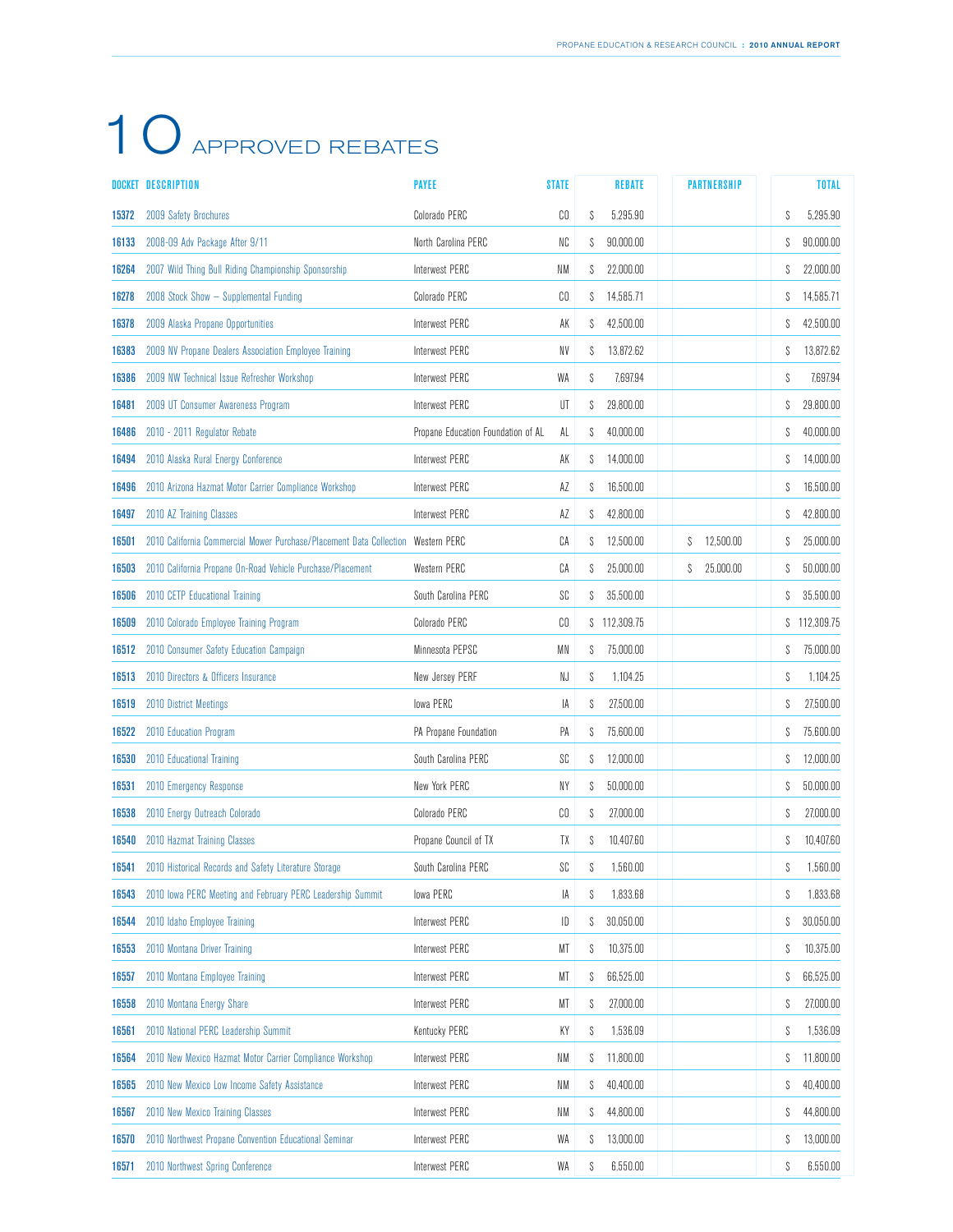|       | DOCKET DESCRIPTION                                          | <b>PAYEE</b>                       | <b>STATE</b> | <b>REBATE</b>  | <b>PARTNERSHIP</b> |   | <b>TOTAL</b> |
|-------|-------------------------------------------------------------|------------------------------------|--------------|----------------|--------------------|---|--------------|
| 16578 | 2010 Northwest Training Classes                             | Interwest PERC                     | WA           | 66,900.00<br>S |                    | S | 66,900.00    |
| 16579 | 2010 NV Employee Training                                   | Interwest PERC                     | NV           | 15,314.83<br>S |                    | S | 15,314.83    |
| 16580 | 2010 OK-AR Safety Training and Annual Conference            | Natural Resources Ed Foundation    | OK           | 14,000.00<br>S |                    | S | 14,000.00    |
| 16585 | 2010 On-Road Vehicle Purchase/Placement Data Collection     | North Carolina PERC                | NC           | 55,000.00<br>S |                    | S | 55,000.00    |
| 16587 | 2010 PA Builders Association Advertisement                  | PA Propane Foundation              | PA           | S<br>17,200.00 |                    | S | 17,200.00    |
| 16588 | 2010 PA Plumbing, Heating, Cooling, Contractors Partnership | PA Propane Foundation              | PA           | S<br>8,925.00  | S<br>8.925.00      | S | 17,850.00    |
| 16590 | 2010 PERC Leadership Summit - Reimbursement                 | PA Propane Foundation              | PA           | 3,074.38<br>S  |                    | S | 3,074.38     |
| 16591 | 2010 PERC Leadership Summit - Reimbursement                 | lowa PERC                          | IA           | S<br>1,148.16  |                    | S | 1,148.16     |
| 16592 | 2010 PERC Leadership Summit - Reimbursement                 | North Carolina PERC                | NC           | 1,038.63<br>S  |                    | S | 1,038.63     |
| 16593 | 2010 PERC Leadership Summit - Reimbursement                 | PA Propane Foundation              | PA           | S<br>457.62    |                    | S | 457.62       |
| 16596 | 2010 Professional Liability Insurance Reimbursement Request | PA Propane Foundation              | PA           | S<br>1,180.00  |                    | S | 1,180.00     |
| 16613 | 2010 Propane Appliance Safe Installation Rebate             | Kentucky PERC                      | ΚY           | 60,000.00<br>S |                    | S | 60,000.00    |
| 16624 | 2010 Propane Piping Classes                                 | lowa PERC                          | IA           | 25,000.00<br>S |                    | S | 25.000.00    |
| 16625 | 2010 Propane Web Services                                   | lowa PERC                          | IA           | S<br>500.00    |                    | S | 500.00       |
| 16627 | 2010 Propane Web Services                                   | South Carolina PERC                | SC           | S<br>500.00    |                    | S | 500.00       |
| 16628 | 2010 Propane Web Services                                   | North Carolina PERC                | NC           | S<br>500.00    |                    | S | 500.00       |
| 16629 | 2010 Propane Web Services                                   | Propane Education Foundation of FL | FL.          | S<br>500.00    |                    | S | 500.00       |
| 16630 | 2010 Propane Web Services                                   | Missouri PERC                      | MO           | S<br>500.00    |                    | S | 500.00       |
| 16631 | 2010 Propane Web Services                                   | Indiana PGF                        | IN           | S<br>500.00    |                    | S | 500.00       |
| 16632 | 2010 Propane Web Services                                   | Colorado PERC                      | CO           | S<br>500.00    |                    | S | 500.00       |
| 16633 | 2010 Propane Web Services                                   | Nebraska PERC                      | NE           | S<br>500.00    |                    | S | 500.00       |
| 16634 | 2010 Propane Web Services                                   | Western PERC                       | CA           | S<br>500.00    |                    | S | 500.00       |
| 16635 | 2010 Propane Web Services                                   | New England PERF                   | New England  | 500.00<br>S    |                    | S | 500.00       |
| 16636 | 2010 Propane Web Services                                   | Georgia PERC                       | GA           | S<br>500.00    |                    | S | 500.00       |
| 16637 | 2010 Propane Web Services                                   | Wisconsin PERC                     | WI           | S<br>500.00    |                    | S | 500.00       |
| 16638 | 2010 Propane Web Services                                   | New York PERC                      | NY           | S<br>500.00    |                    | S | 500.00       |
| 16639 | 2010 Propane Web Services - Alaska                          | Interwest PERC                     | AK           | S<br>168.00    |                    | S | 168.00       |
| 16641 | 2010 Propane Web Services - Arizona                         | Interwest PERC                     | AZ           | S<br>500.00    |                    | S | 500.00       |
| 16642 | 2010 Propane Web Services - Idaho                           | Interwest PERC                     | ID           | S<br>125.00    |                    | S | 125.00       |
| 16643 | 2010 Propane Web Services - Montana                         | Interwest PERC                     | МT           | 125.00<br>S    |                    | S | 125.00       |
| 16644 | 2010 Propane Web Services - Nevada                          | Interwest PERC                     | NV           | \$<br>500.00   |                    | S | 500.00       |
| 16646 | 2010 Propane Web Services - New Mexico                      | Interwest PERC                     | NM           | \$<br>500.00   |                    | S | 500.00       |
| 16647 | 2010 Propane Web Services - Oregon                          | Interwest PERC                     | OR           | S<br>168.00    |                    | S | 168.00       |
| 16648 | 2010 Propane Web Services - Utah                            | Interwest PERC                     | UT           | S<br>125.00    |                    | S | 125.00       |
| 16651 | 2010 Propane Web Services - Washington                      | Interwest PERC                     | WA           | 168.00<br>S    |                    | S | 168.00       |
| 16652 | 2010 Propane Web Services - Wyoming                         | <b>Interwest PERC</b>              | WY           | S<br>125.00    |                    | S | 125.00       |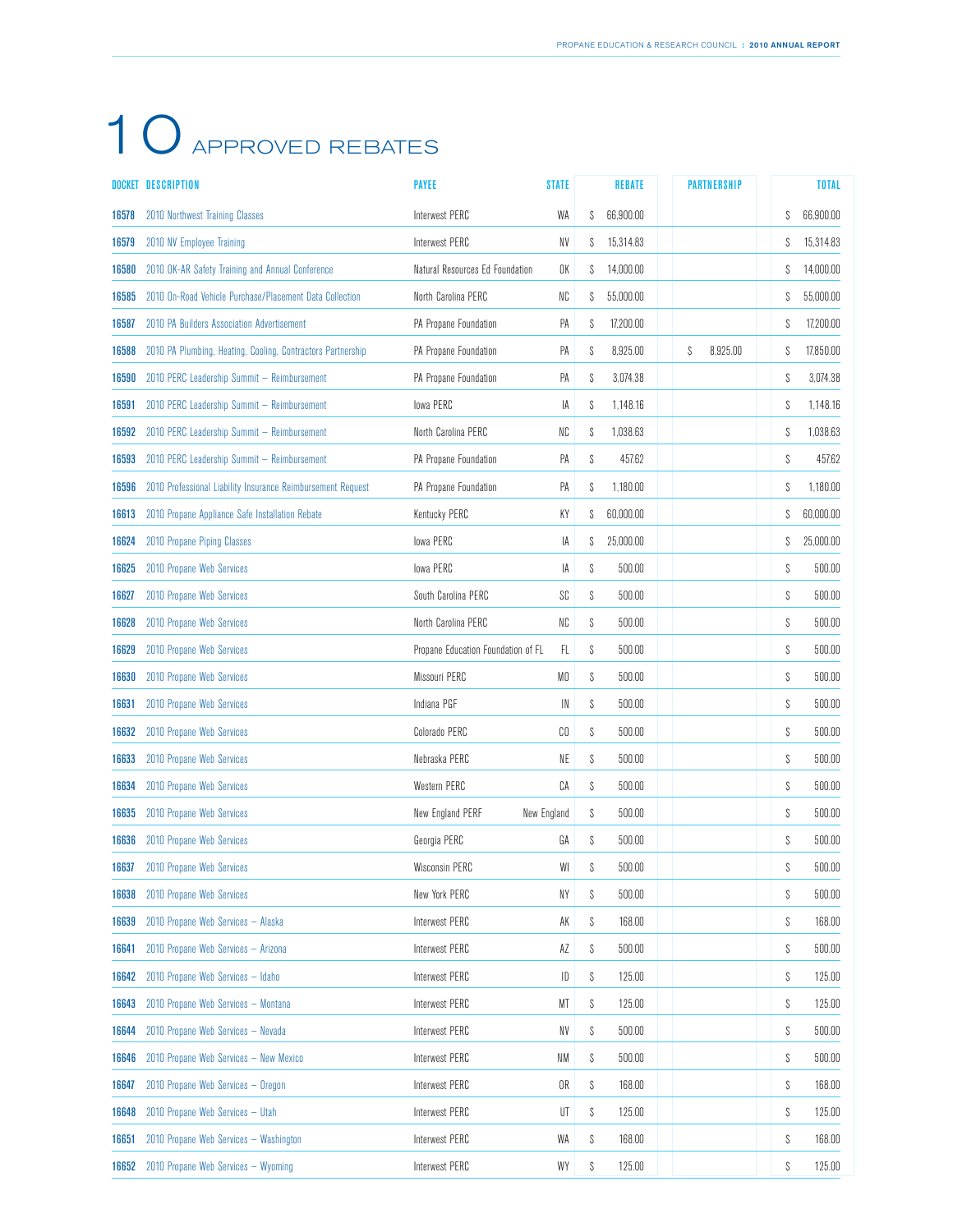|       | DOCKET DESCRIPTION                                                  | <b>PAYEE</b>                             | <b>STATE</b>   | <b>REBATE</b>    | <b>PARTNERSHIP</b> | <b>TOTAL</b>     |
|-------|---------------------------------------------------------------------|------------------------------------------|----------------|------------------|--------------------|------------------|
| 16671 | 2010 Public Relations Program - Consumer Safety                     | New England PERF                         | New England    | 15,000.00<br>S   |                    | 15,000.00<br>S   |
| 16672 | 2010 Publication of SCPGA News Magazine                             | South Carolina PERC                      | SC             | 28.400.00<br>S   |                    | 28.400.00<br>S   |
| 16674 | 2010 Safe Installation of New Energy Efficient Propane Applications | <b>Illinois PERC</b>                     | IL             | \$ 398,385.00    |                    | \$ 398,385.00    |
| 16676 | 2010 Safe Installation of New Propane Appliances                    | Indiana PGF                              | IN             | 50.000.00<br>S   | 32.000.00<br>S     | 82.000.00<br>S   |
| 16677 | 2010 Safe Installation of Water Heaters Rebate Program              | Minnesota PEPSC                          | ΜN             | 88,636.00<br>S   | 81,364.00<br>S     | 170,000.00<br>S  |
| 16685 | 2010 Safety Radio Campaign                                          | PA Propane Foundation                    | PA             | 26,250.00<br>S   | 26,250.00<br>S     | 52,500.00<br>S   |
| 16693 | 2010 SCPGA Safe Installation of Water Heaters Program               | South Carolina PERC                      | SC             | 32,135.00<br>S   | 25,710.00<br>S     | 57.845.00<br>S   |
| 16694 | 2010 Statewide Safety Awareness and Training Campaign               | New York PERC                            | NY             | 12,000.00<br>S   |                    | 12.000.00<br>S   |
| 16698 | 2010 Supplemental Safety Marketing/Radio Campaign                   | PA Propane Foundation                    | PA             | \$100,000.00     | 30,000.00<br>S     | \$130,000.00     |
| 16703 | 2010 Update on Propane Technology                                   | Propane Education Foundation of AL       | AL             | S<br>7,500.00    |                    | S<br>7,500.00    |
| 16704 | 2010 Utah Training Classes                                          | Interwest PERC                           | UT             | 32,040.00<br>S   |                    | 32,040.00<br>S   |
| 16708 | 2010 VAPGA Safety Training and Education Program                    | Virginia PREF                            | VA             | \$140,000.00     |                    | 140,000.00<br>S  |
| 16709 | 2010 Wyoming Employee Training                                      | Interwest PERC                           | WY             | 27,105.00<br>S   |                    | 27,105.00<br>S   |
| 16717 | 2010-2011 Consumer Safety Radio                                     | Natural Resource Education Foundation OK |                | 56,545.00<br>S   | 25,804.00<br>S     | 82,349.00<br>S   |
| 16718 | 2010-2011 Newsletter                                                | lowa PERC                                | IA             | 30,000.00<br>S   |                    | 30,000.00<br>S   |
| 16720 | 2010-2011 Safe Installation of Water Heaters Program                | Propane Education Foundation of AL       | AL             | 67,078.00<br>S   | 30.400.00<br>S     | 97.478.00<br>S   |
| 16728 | 2010-2011 Safe Installations of Water Heaters                       | Propane Education Foundation of FL       | FL.            | \$500,000.00     |                    | 500,000.00<br>S. |
| 16729 | 2010-2011 Website Maintenance                                       | PA Propane Foundation                    | PA             | 3.168.00<br>S    |                    | 3.168.00<br>S    |
| 16730 | 2010-2011 Winter Storm and Wild Fire Safety Press Releases          | Colorado PERC                            | CO             | S<br>820.00      |                    | S<br>820.00      |
| 16731 | 2011 Arizona Propane Safety Day                                     | Interwest PERC                           | ΑZ             | 34,050.00<br>S   |                    | 34,050.00<br>S   |
| 16738 | 2011 CETP and Safety Classes                                        | <b>Iowa PERC</b>                         | IA             | 162,000.00<br>S  |                    | 162,000.00<br>S  |
| 16742 | 2011 Colorado Natural Disaster Safety Brochures                     | Colorado PERC                            | CO             | 5,788.99<br>S    |                    | 5,788.99<br>S    |
| 16746 | 2011 Colorado Safety Messaging                                      | Colorado PERC                            | C <sub>0</sub> | 5,928.31<br>S    | 5,928.30<br>S      | 11,856.61<br>S   |
| 16748 | 2011 District Meetings                                              | lowa PERC                                | IA             | 27,500.00<br>S   |                    | 27,500.00<br>S   |
| 16749 | 2011 Educational Training                                           | Tennessee PERC                           | TN             | 78.980.00<br>S   |                    | 78.980.00<br>S   |
| 16750 | 2011 Indiana Safety and Training Program                            | Indiana PGF                              | IN             | 310,000.00<br>S  | 32,300.00<br>S     | \$342,300.00     |
| 16751 | 2011 Propane Piping Classes                                         | lowa PERC                                | IA             | S<br>25,000.00   | 25,000.00<br>S     | 50,000.00<br>S   |
| 16752 | 2012 Training & Safety Package                                      | North Carolina PERC                      | NC             | 143,000.00<br>S. |                    | 143,000.00<br>S  |
| 16758 | 3i Agriculture Show 2010                                            | Kansas PERC                              | ΚS             | 14,019.26<br>S   |                    | 14,019.26<br>S   |
| 16759 | Agriculture Plastic Burner and Plow                                 | Propane Education Foundation of FL       | FL.            | 25,000.00<br>S   |                    | 25,000.00<br>S   |
| 16760 | Air Quality Consultant 2011                                         | Western PERC                             | СA             | 30,000.00<br>S   |                    | 30,000.00<br>S   |
| 16762 | Kansas Duty TO Warn Project 2010                                    | Kansas PERC                              | KS             | 19,134.73<br>S   | 19,134.73<br>S     | 38,269.46<br>S   |
| 16763 | Arkansas PGA 2010 Information Dissemination, S&T Projects           | Arkansas PERC                            | AK             | \$115,000.00     | 15,000.00<br>S     | 130,000.00<br>S  |
| 16768 | California Fuel Quality Supply Consultant 2011                      | Western PERC                             | СA             | 30,000.00<br>S   |                    | 30,000.00<br>S   |
| 16769 | California Fugitive Emissions Quantification and Research           | Western PERC                             | СA             | 54,500.00<br>S   |                    | 54,500.00<br>S   |
| 16770 | California LIHEAP Consumer Safety Education Program                 | Western PERC                             | СA             | 2,000.00<br>S    |                    | 2,000.00<br>S    |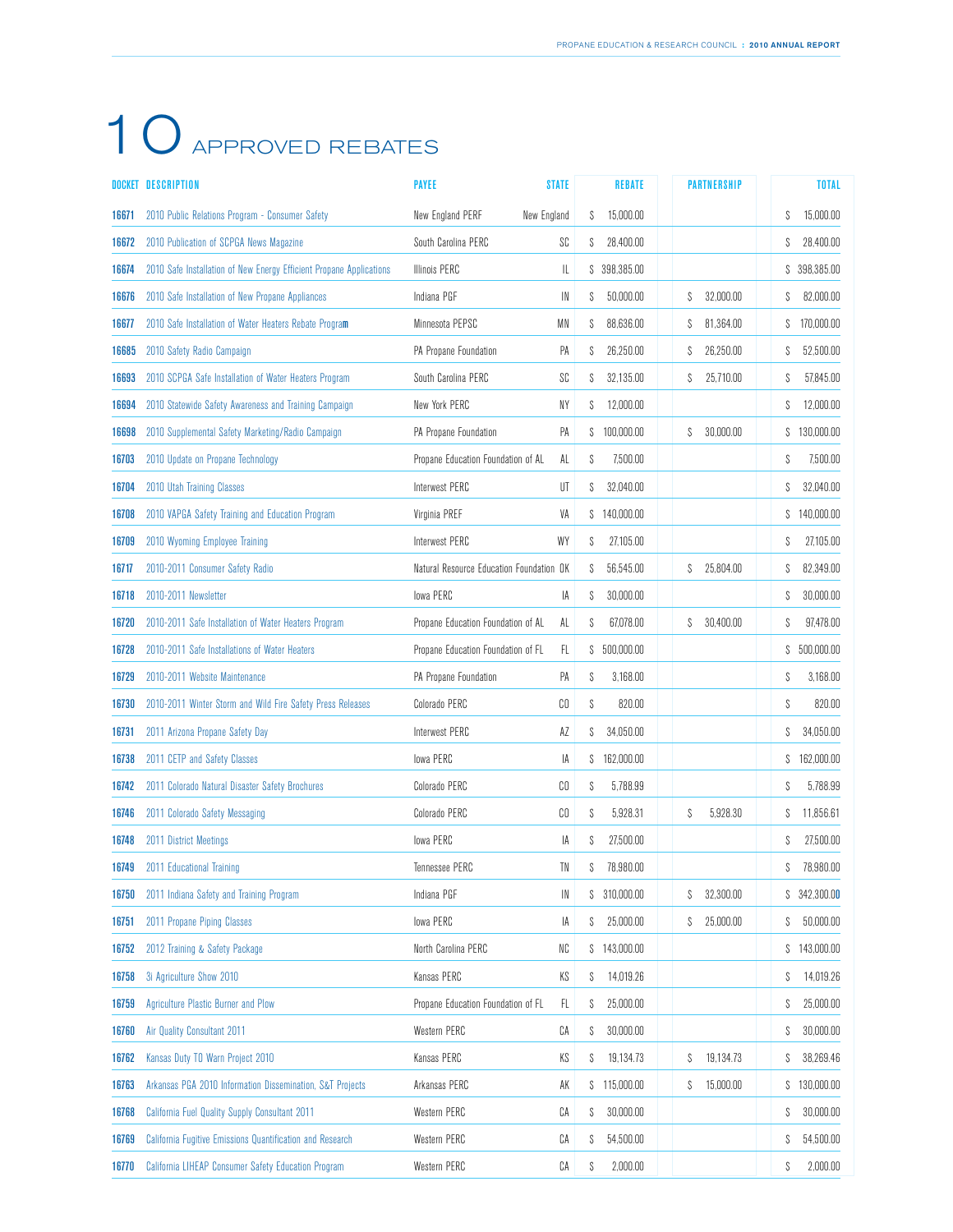|       | DOCKET DESCRIPTION                                              | <b>PAYEE</b>          | <b>STATE</b> | <b>REBATE</b>    | <b>PARTNERSHIP</b> |   | <b>TOTAL</b> |
|-------|-----------------------------------------------------------------|-----------------------|--------------|------------------|--------------------|---|--------------|
| 16771 | <b>California LIHEAP Consumer Safety Education Program 2011</b> | Western PERC          | СA           | 1,000.00<br>S    | S<br>1,000.00      | S | 2,000.00     |
| 16772 | <b>California Low-Emission Equipment Rebate 2011</b>            | Western PERC          | СA           | \$100,000.00     |                    | S | 100,000.00   |
| 16775 | California Propane Emergency Response/Hazmat Training 2011      | Western PERC          | СA           | \$129,500.00     |                    |   | \$129,500.00 |
| 16776 | California Propane Road Show 2011                               | Western PERC          | СA           | 5,000.00<br>S    | 5,000.00<br>S      | S | 10,000.00    |
| 16780 | California Propane Training of Building/Code Inspectors 2011    | Western PERC          | СA           | 4,500.00<br>S    | 4,500.00<br>S      | S | 9,000.00     |
| 16781 | California Regulator Rebate 2011                                | Western PERC          | СA           | 25.000.00<br>S   |                    | S | 25,000.00    |
| 16783 | California Regulatory Guide for Propane Marketers               | Western PERC          | СA           | 5,000.00<br>S    |                    | S | 5,000.00     |
| 16788 | California Training and Safety Ed. Of Propane Vehicles 2011     | Western PERC          | СA           | 45,000.00<br>S   |                    | S | 45,000.00    |
| 16789 | CETP $#13$                                                      | Ohio PERC             | OH           | \$100,000.00     |                    |   | \$100,000.00 |
| 16790 | CETP 2010 - Additional BPP Course                               | New Jersey PERF       | NJ           | 5,000.00<br>S    |                    | S | 5,000.00     |
| 16793 | <b>CETP 2011</b>                                                | Western PERC          | СA           | 30.000.00<br>S   |                    | S | 30,000.00    |
| 16794 | CETP Classes 2010                                               | New York PERC         | NΥ           | 105,000.00<br>S  |                    | S | 105,000.00   |
| 16797 | <b>CETP Classroom Training 2010</b>                             | South Dakota PERC     | SD           | 80,000.00<br>S   |                    | S | 80,000.00    |
| 16799 | <b>CETP Classroom Training 2011</b>                             | South Dakota PERC     | SD           | 125,000.00<br>S. |                    | S | 125,000.00   |
| 16802 | <b>CETP Courses 2011</b>                                        | New Jersey PERF       | NJ           | 85,000.00<br>S   |                    | S | 85,000.00    |
| 16803 | <b>Commercial Mower Project</b>                                 | New England PERF      | New England  | 6,500.00<br>S    | 2,500.00<br>S      | S | 9,000.00     |
| 16804 | <b>Commercial Mower Purchase/Placement Data Collection</b>      | North Carolina PERC   | NC           | 82,500.00<br>S   |                    | S | 82.500.00    |
| 16806 | Community College Scholarship Program - Fire Sciences           | New York PERC         | NΥ           | 20,000.00<br>S   |                    | S | 20,000.00    |
| 16807 | Community College Scholarship Program - HVAC Students           | New York PERC         | NΥ           | 25,000.00<br>S   |                    | S | 25,000.00    |
| 16810 | Consumer Safety Tip & Recipe Calendar                           | Propane Council of TX | TΧ           | 38,940.00<br>S   |                    | S | 38,940.00    |
| 16811 | <b>Continuing Education/District Safety Meetings 2010</b>       | <b>Illinois PERC</b>  | IL           | 180,152.00<br>S  |                    | S | 180,152.00   |
| 16812 | Customer Owned Tank - 2010                                      | Wisconsin PERC        | WI           | 3,850.00<br>S    |                    | S | 3,850.00     |
| 16813 | Development and Safety Balloon Program                          | Propane Council of TX | TΧ           | 76,700.00<br>S   |                    | S | 76.700.00    |
| 16814 | Directors & Officers Insurance # 8                              | Ohio PERC             | OH           | 1,493.00<br>S    |                    | S | 1,493.00     |
| 16815 | Duty to Warn                                                    | Propane Council of TX | TX           | 67.307.00<br>S   |                    | S | 67,307.00    |
| 16816 | Education/Training for Georgia Propane Industry Workers         | Georgia PERC          | GA           | 65,500.00<br>S   |                    | S | 65,500.00    |
| 16818 | Education/Training for Georgia Propane Industry Workers (2)     | Georgia PERC          | GA           | 30,264.49<br>S   |                    | S | 30,264.49    |
| 16819 | <b>Educational Training Facility</b>                            | North Carolina PERC   | NC           | 150,000.00<br>S  |                    | S | 150,000.00   |
| 16820 | <b>Educational Training Facility</b>                            | lowa PERC             | IA           | 143,000.00<br>S. |                    | S | 143,000.00   |
| 16845 | <b>External Professional Training</b>                           | North Carolina PERC   | NC           | 5,500.00<br>S    |                    | S | 5,500.00     |
| 16846 | February PERC Leadership Summit Reimbursement - N.Eng           | New England PERF      | New England  | 880.95<br>S      |                    | S | 880.95       |
| 16848 | Filing of IRS Tax Form 990 - 2010 for tax year 2009             | New Jersey PERF       | NJ           | 3,000.00<br>S    |                    | S | 3,000.00     |
| 16850 | Filing of IRS Tax Form 990 Year End 2009                        | North Dakota PERC     | ND           | 820.00<br>S      |                    | S | 820.00       |
| 16855 | <b>First Contact Safety Training</b>                            | Propane Council of TX | TΧ           | 59,000.00<br>S   |                    | S | 59,000.00    |
| 16856 | Football Safety Radio #14                                       | Ohio PERC             | OH           | 24,000.00<br>S   | 24,000.00<br>S     | S | 48,000.00    |
| 16857 | Foundation Costs for Attorney Fees Reimbursement                | Louisiana PGF         | LA           | 1,865.00<br>S    |                    | S | 1,865.00     |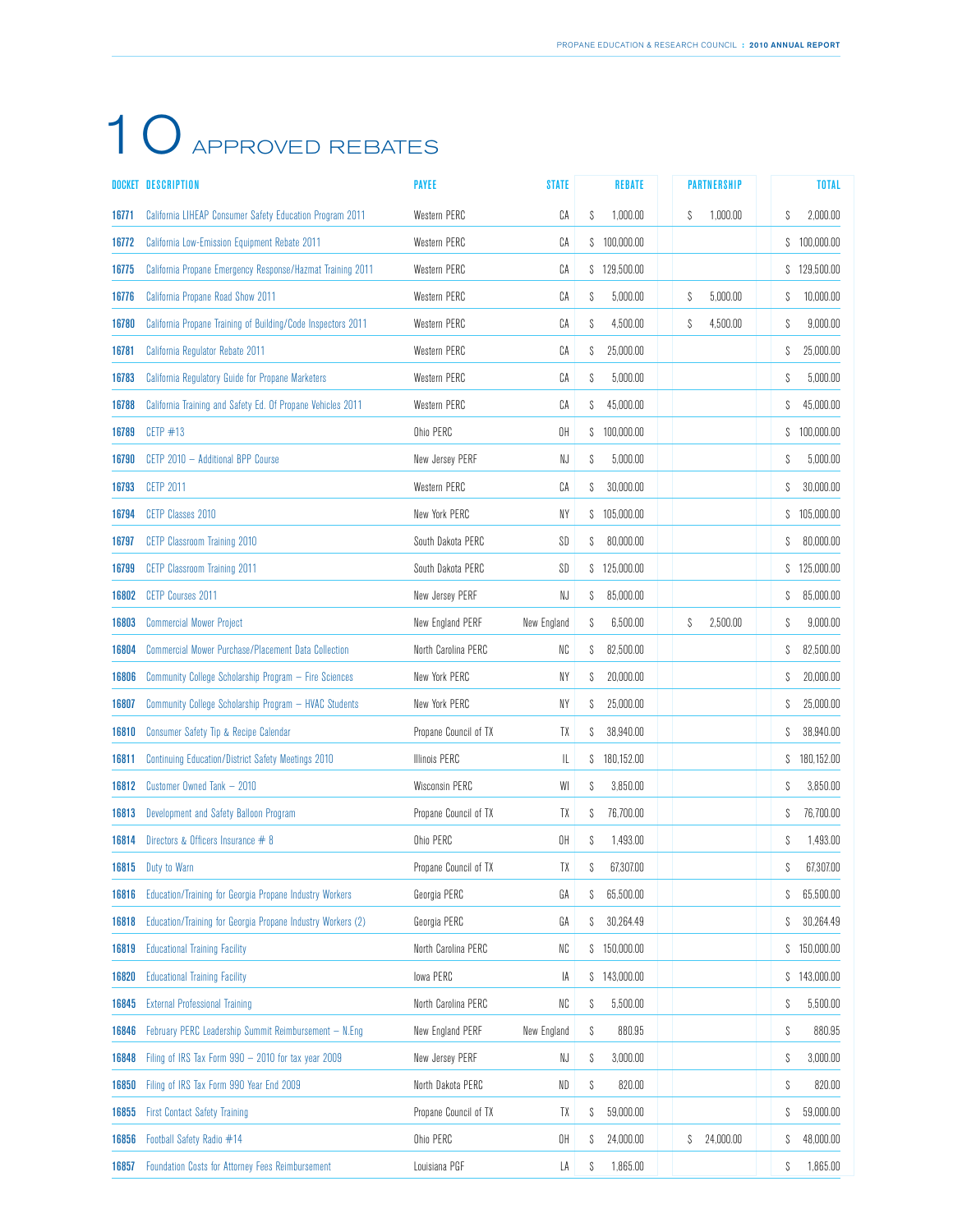|       | <b>DOCKET DESCRIPTION</b>                                 | <b>PAYEE</b>                             | <b>STATE</b> |   | <b>REBATE</b> |   | <b>PARTNERSHIP</b> |   | <b>TOTAL</b> |
|-------|-----------------------------------------------------------|------------------------------------------|--------------|---|---------------|---|--------------------|---|--------------|
| 16858 | <b>Gas Safety Training Classes</b>                        | Propane Education Foundation of FL<br>FL |              | S | 25,000.00     |   |                    | S | 25,000.00    |
| 16859 | <b>ICPA CETP Classes</b>                                  | New England PERF                         | New England  | S | 20,000.00     |   |                    | S | 20,000.00    |
| 16860 | lowa Duty to Warn Project 2011                            | lowa PERC                                | IA           | S | 10,000.00     | S | 10,000.00          | S | 20,000.00    |
| 16864 | Kansas State Fair Sponsorship 2010                        | Kansas PERC                              | ΚS           | S | 41,800.00     |   |                    | S | 41,800.00    |
| 16867 | Leadership Conference Feb 2010 Reimbursement              | South Carolina PERC                      | SC           | S | 898.47        |   |                    | S | 898.47       |
| 16868 | Leadership Conference Nov 2010 Reimbursement              | South Carolina PERC                      | SC           | S | 1,436.13      |   |                    | S | 1,436.13     |
| 16869 | <b>Manchester Community College CETP</b>                  | New England PERF                         | New England  | S | 10.000.00     |   |                    | S | 10,000.00    |
| 16875 | <b>MEMA CETP Classes</b>                                  | New England PERF                         | New England  | S | 27,000.00     |   |                    | S | 27,000.00    |
| 16876 | MI Propane Safety and Education Rebate 2010               | Michigan PERC                            | MI           |   | \$908,450.00  |   |                    |   | \$908,450.00 |
| 16877 | Missouri Safe Appliance Installation Program              | Missouri PERC                            | MO           |   | \$ 369,786.45 | S | 79,689.00          |   | \$49,475.45  |
| 16878 | Mower & Vehicle Incentive Data Collection Program         | Propane Council of TX                    | TΧ           | S | 84,474.00     | S | 84,474.00          |   | \$168,948.00 |
| 16881 | Multi Media Safety and Training Communications            | PA Propane Foundation                    | PA           | S | 19,000.00     |   |                    | S | 19,000.00    |
| 16883 | <b>NC Demonstration Vehicle Data Collection</b>           | North Carolina PERC                      | NC           | S | 55,000.00     |   |                    | S | 55,000.00    |
| 16885 | NCPGA Propane Village                                     | North Carolina PERC                      | NC           | S | 25,630.00     |   |                    | S | 25,630.00    |
| 16886 | New Mexico Dispensing Propane Safely Distribution         | Interwest PERC                           | NM           | S | 6,600.00      |   |                    | S | 6.600.00     |
| 16887 | North Carolina Consumer Safety Education Project          | North Carolina PERC                      | NC           | S | 55,000.00     |   |                    | S | 55,000.00    |
| 16888 | North Carolina Propane Road Show 2011                     | North Carolina PERC                      | NC           | S | 22,000.00     |   |                    | S | 22.000.00    |
| 16892 | NPGA/PERC Leadership Summit 2010 Reimbursement            | New England PERF                         | New England  | S | 1,175.02      |   |                    | S | 1,175.02     |
| 16905 | Ohio Farm Radio/Fairs Safety # 6                          | Ohio PERC                                | OH           | S | 21,000.00     | S | 21.000.00          | S | 42,000.00    |
| 16914 | <b>Operating Costs for Foundation</b>                     | South Carolina PERC                      | SC           | S | 4,918.23      |   |                    | S | 4,918.23     |
| 16917 | Operating Expenses (Filing of IRS 990) - 2010             | lowa PERC                                | IA           | S | 2,375.00      |   |                    | S | 2,375.00     |
| 16918 | Penn Valley Gas Emergency Training - 2010                 | PA Propane Foundation                    | PA           | S | 1,100.00      |   |                    | S | 1,100.00     |
| 16919 | <b>PERC Council/Southeastern Convention Reimbursement</b> | South Carolina PERC                      | SC           | S | 429.88        |   |                    | S | 429.88       |
| 16920 | <b>PGANE CETP Classes</b>                                 | New England PERF                         | New England  | S | 90,000.00     |   |                    | S | 90,000.00    |
| 16921 | <b>PGANE Emergency Response Projects 2011</b>             | New England PERF                         | New England  | S | 44,000.00     |   |                    | S | 44,000.00    |
| 16923 | PGANE Emergency Response Training Fall 2010               | New England PERF                         | New England  | S | 10,000.00     | S | 10,000.00          | S | 20,000.00    |
| 16924 | <b>PGANE Motor Fuel Demonstration</b>                     | New England PERF                         | New England  | S | 36,000.00     | S | 5,000.00           | S | 41,000.00    |
| 16925 | <b>PGANE Pro Connect Program</b>                          | New England PERF                         | New England  | S | 35,000.00     |   |                    | S | 35,000.00    |
| 16926 | Pro Connect Training Program 2011                         | New England PERF                         | New England  | S | 10,000.00     | S | 10,000.00          | S | 20,000.00    |
| 16930 | Propane Customer Newsletter                               | Propane Council of TX                    | TΧ           | S | 95,506.84     |   |                    | S | 95,506.84    |
| 16931 | Propane Emergencies Outreach 2010                         | Western PERC                             | СA           | S | 8,300.00      | S | 8,300.00           | S | 16,600.00    |
| 16933 | Propane Emergencies Training 2010                         | Minnesota PEPSC                          | MN           | S | 10,000.00     |   |                    | S | 10,000.00    |
| 16940 | <b>Propane Emergency Training</b>                         | Kentucky PERC                            | КY           | S | 38,000.00     |   |                    | S | 38,000.00    |
| 16941 | Propane Fuel Viability Demonstration Vehicle              | Kentucky PERC                            | ΚY           | S | 18,278.00     | S | 18,278.00          | S | 36,556.00    |
| 16944 | Propane Safety Awareness Campaign 2010                    | Wisconsin PERC                           | WI           | S | 80,000.00     | S | 80,000.00          | S | 160,000.00   |
| 16945 | Propane Safety Awareness Campaign 2010-2011               | Kansas PERC                              | KS           | S | 54,882.73     | S | 11,483.27          | S | 66,366.00    |